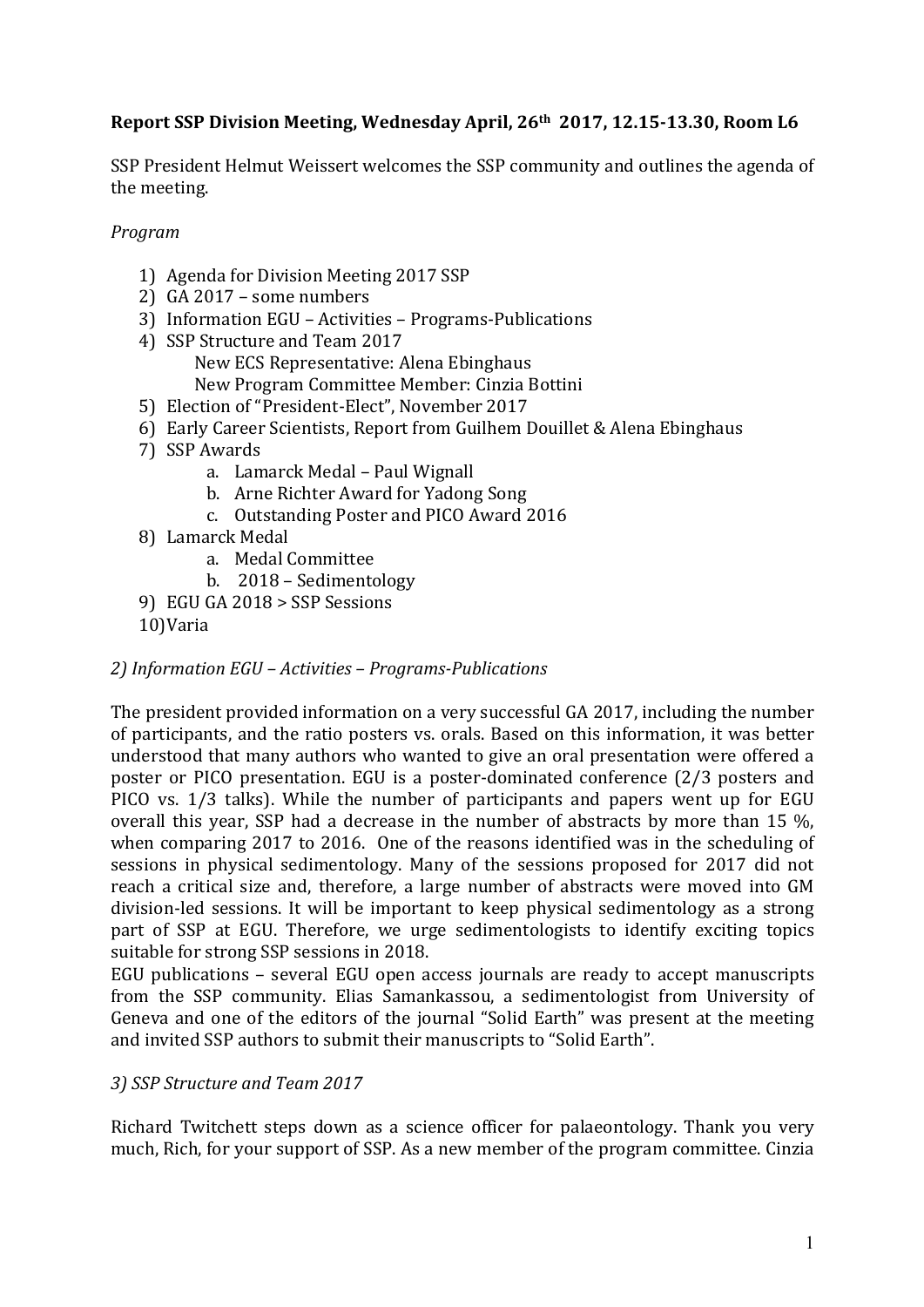Bottini, Università degli Studi di Milano is appointed by the SSP Plenum. Cinzia is a micropalaeontologist and she will replace Richard Twitchett.

Guilhem Amin Douillet steps down as the Early Career Scientist Representative for SSP. He is replaced by Alena Ebinghaus, post-doctoral student at the University of Aberdeen.

Division SSP 2017

### PRESIDENT

Helmut Weissert helmut.weissert@erdw.ethz.ch

### DEPUTY PRESIDENT

Ian Jarvis i.jarvis@kingston.ac.uk

### PROGRAM GROUP/SCIENCE OFFICERS

Sedimentology Daniel Parsons d.parsons@hull.ac.uk Guilhem Amin Douillet g.douillet@min.uni-muenchen.de Stratigraphy Stéphane Bodin stephane.bodin@geo.au.dk Ian Jarvis i.jarvis@kingston.ac.uk Palaeontology Thijs Vandenbroucke thijs.vandenbroucke@ugent.be Cinzia Bottini cinzia.bottini@unimi.it

### ECS REPRESENTATIVE

Alena Ebinghaus aebinghaus@abdn.ac.uk

# *4) Election of "President-Elect", November 2017*

EGU decided at the Plenary 2017, that from 2017 onwards, the new president will be elected one year before he/she assumes office as new Division President. He/she will act as President-elect for one year. In the case of SSP, Helmut Weissert will be president until 2019. A new "president-elect" will be elected in November 2017. Persons interested in candidacy for election should contact Helmut Weissert. If there are more than three candidates, the SSP nomination committee will select two or three candidates who will have to be approved by the EGU Council in Fall 2017, prior to the general election.

### *5) Early Career Scientists, Report from Guilhem Douillet & Alena Ebinghaus*

Additional early career scientists are asked to join the officers team to help with the social media.

### *6) SSP Awards*

Paul Wignall (University of Leeds) is the recipient of the SSP 2017 Lamarck Medal. The medal lecture was a great success, and more than 300 persons attended the lecture. Yadong Sun (University of Erlangen) is the awardee of one of the 4 prestigious 2017 Arne Richter Awards for Early Career Scientists.